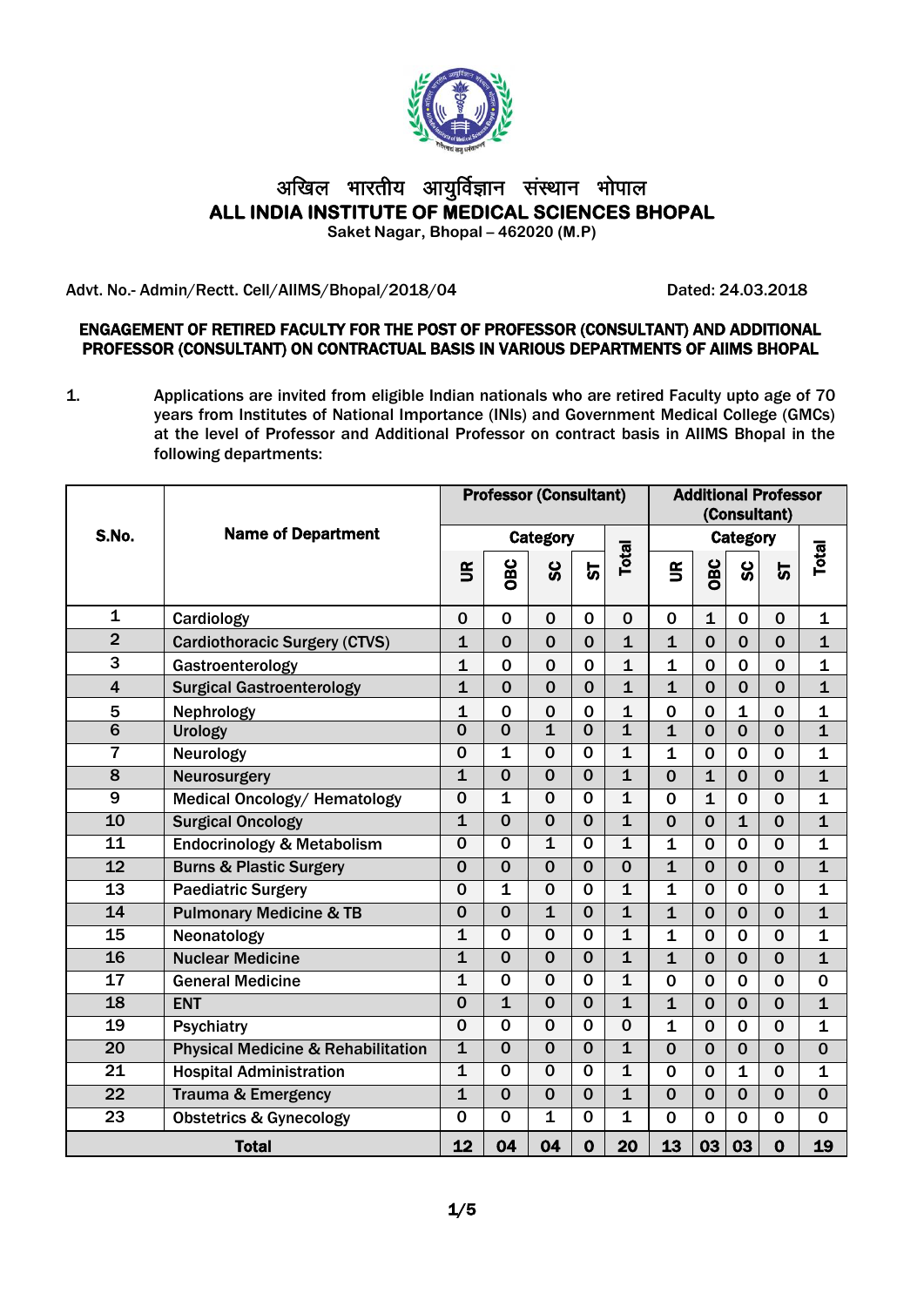## 2. Application Process:

The application form will be made available on AIIMS Bhopal website www.aiimsbhopal.edu.in w.e.f 24<sup>th</sup> March, 2018. The applicant should send duly filled application form along with selfattested photocopies of their proof of date of birth, eligibility qualification mark-sheets, degrees, experience certificate, P P O and other relevant testimonials by Speed Post/Registered Post to Administrative Officer, AIIMS Bhopal, Administrative Block, 1st Floor of Medical College Building, Saket Nagar, Bhopal (M.P) Pin 462020. Last date of receipt of application is February 2018. The envelope should be super-scribed *"APPLICATION FOR THE POST OF PROFESSOR (Consultant)/ ADDITIONAL PROFESSOR (Consultant) ON CONTRACTUAL BASIS FOR THE DEPARTMENT OF…………………………".* Application lacking complete information and nonremittance of requisite application fee as well as failure to submit duly signed application form along with self-attested photocopies of their eligibility qualification mark sheets, degrees, experience certificate, PPO and other relevant testimonials are liable to be rejected without any further communication.

## 3. *The duly filled Application form along with relevant documents must reach to the aforementioned address on or before 5:00 pm of 23rd April 2018 by speed post/registered post ONLY. Delivery of the application and supporting documents (as mentioned above) by hand/in person/courier will NOT be considered.*

## 4 Remuneration:

The approved lumpsum remuneration for retired Faculty Consultants would be as under:

| i)  | <b>Professor (Consultant)</b>            | -                        | Rs 2,20,000/- |
|-----|------------------------------------------|--------------------------|---------------|
| ii) | <b>Additional Professor (Consultant)</b> | $\overline{\phantom{0}}$ | Rs 2,00,000/- |

Retired Faculty in the event of being provided campus accommodation facilities, applicable deductions in respect of such accommodation would be made from the above remuneration, as under:

|     | <b>Professor (Consultant)</b>            |   | Rs.24,000/-+applicable license fee  |
|-----|------------------------------------------|---|-------------------------------------|
| ii) | <b>Additional Professor (Consultant)</b> | ۰ | Rs.22, 000/-+applicable license fee |

## 5. Application Fees:

Application fee is exempted for all candidates.

#### 6. Place of Interview:

The interviews will be held at AIIMS Bhopal. No TA/DA will be paid for appearing in the interview.

## 7. Terms & conditions:

- A. Canvassing of any kind will lead to disqualification.
- B. Private practice of any type is prohibited.
- C. He/ She is expected to conform to the rules of conduct and discipline as applicable to the institute employees.

#### 2/5

D. The appointment can also be terminated at any time, on either side, by giving one month's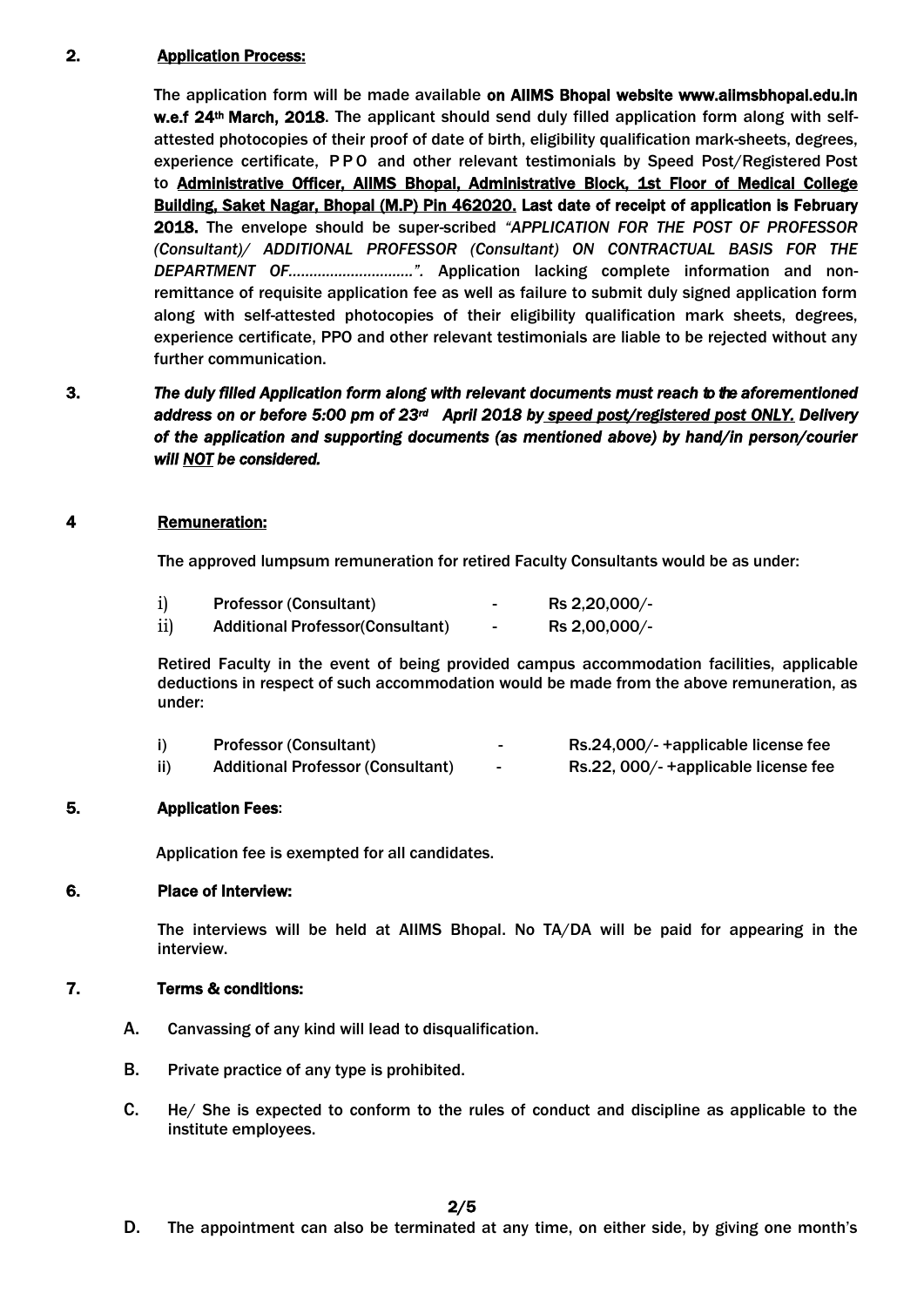notice or by paying one month's salary, without assigning any reason or failure to complete the period of three months to the satisfaction of competent authority. The appointee shall be on the whole time appointment of the AIIMS Bhopal and shall not accept any other assignment, paid or otherwise and shall not engage himself/herself in a private practice of any kind during the period of contract. He / She is expected to conform to the rules of conduct and discipline as applicable to the institute employees. The appointee shall perform the duties assigned to him/her. The competent authority reserves the right to assign any duty as and when required. No extra/additional allowances will be admissible in case of such assignment.

- E. Leave entitlement of the appointee shall be governed as per the existing Government rules.
- F. The appointee shall not be entitled to avail any allowances/facilities being extended to the regular/permanent faculty members of the AIIMS.
- G. The candidate should not have been convicted by any Court of Law.
- H. In case any information given or declaration by the candidate is found to be false of if the candidate has willfully suppressed any material information relevant to this appointment, he/she will be liable to be removed from the service and any action taken as deemed fit by the appointing authority.
- I. The decision of the competent authority regarding selection of candidates will be final and no representation will be entertained in this regard.
- J. Incomplete applications in any aspect will be summarily rejected.
- K. AIIMS, Bhopal reserves the right to increase or decrease the number of vacancies.
- L. The Competent Authority reserves the right of any amendment, cancellation and changes to this advertisement as a whole or in part without assigning any reason or giving notice.
- M. The candidate must have to join the post within the time period of one month from the date of issue of offer of appointment. No extension for joining will be granted beyond the stipulated time.

#### *All disputes will be subject to jurisdictions of Court of Law at Bhopal.*

#### 8. The Terms and Conditions (ToC) of Engagement of Retired Faculty Consultant on contract basis are as follows:

The Terms and Conditions of engagement of Retired Faculty Consultant on contract basis in AIIMS Bhopal are as follows:

- i. The engagement of retired faculty consultant is purely on contract basis for an initial term of two years from the date of joining duty after acceptance of this contract. The term may be extended by another two years or till the attainment of age of 70 years or till the post is filled by regular appointment, whichever is earliest. The period of contract is subject to be reduced or extended at the sole discretion of the Competent Authority, AIIMS Bhopal.
- ii. The retired faculty consultant will be assigned clinical, teaching and research duties, besides any other work as deemed fit by the Director of the Institute.
- iii. The retired faculty Consultant will report to the Director AIIMS, Bhopal.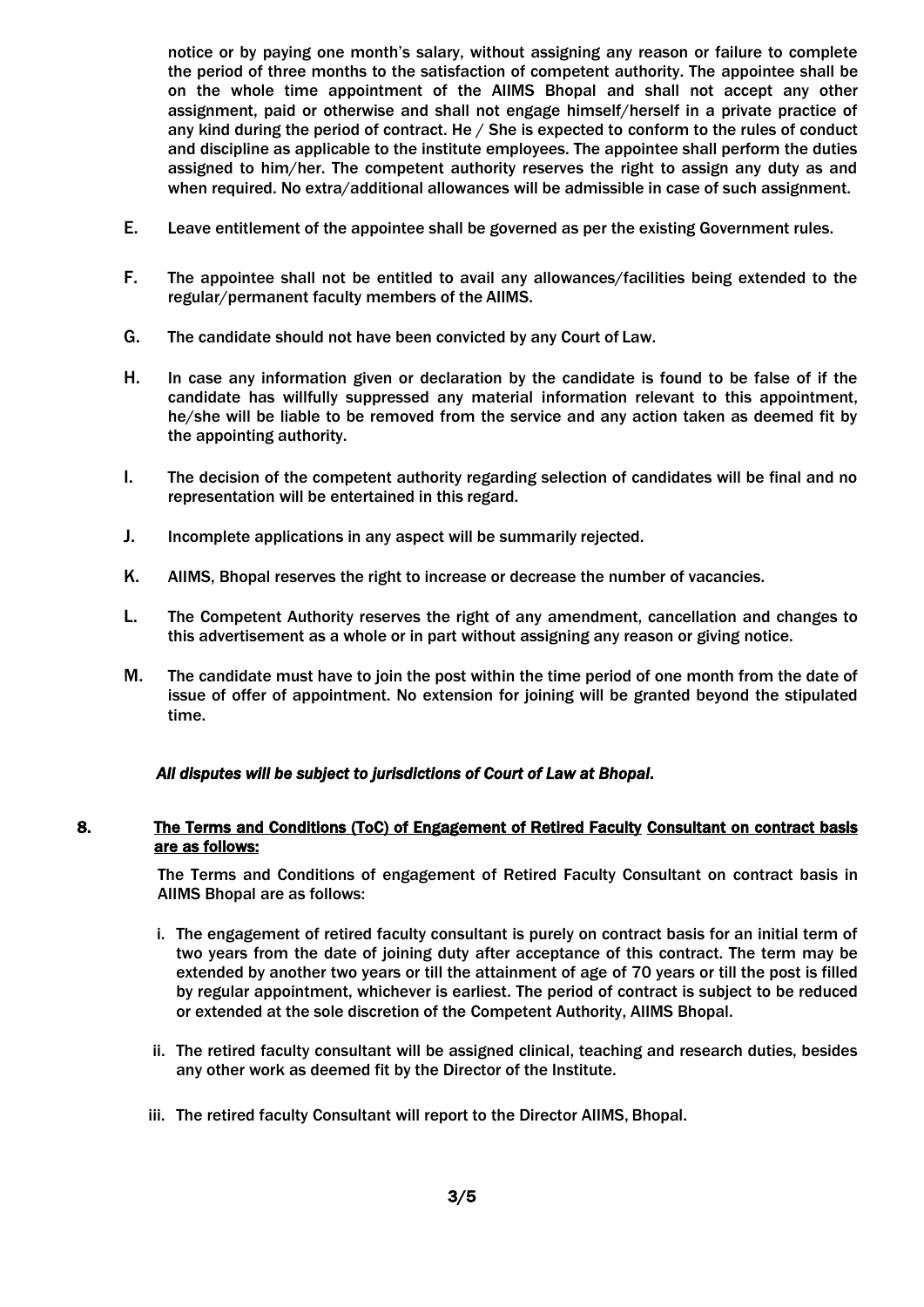- iv. During the period of contract, retired faculty consultant will be paid a consolidated monthly remuneration as indicated in the letter of engagement subject to satisfactory output. His remuneration shall be all inclusive and subject to deduction of tax at source and / or any other statutory deductions to the extent required under the laws.
- v. Participation of retired faculty consultant in National Seminars/ Conferences would be permissible as per entitlement of regular Faculty. In case retired faculty consultant is also deputed out of station on official assignment TA/DA would he paid on tour, as admissible, as per entitlement against post last held immediately before retirement.
- vi. Retired Facility Consultant will be eligible for thirty (30 days) leave in calendar year, on cumulative basis.
- vii. During the period of contract, the engagement is liable to be terminated at any time with one month notice, without assigning any reason whatsoever. It will be open to the Institute to pay, in lieu of notice, salary for the period by which the notice period falls short, similarly, the retired faculty consultant may also terminate the contract any time with one month's notice. The termination may be allowed with lesser notice period also provided the retired faculty consultant deposits with the Institute appropriate amount equivalent to the consolidated remuneration of the period by which the notice period fall short, in lieu of the notice period.
- viii. Private practice of any kind, including laboratory and consultant practice is prohibited. The retired faculty consultant will not engage himself/herself in any other paid assignment during the validity of this contract
- ix. If at any time, in the opinion of competent authority, which is final in this matter, retired faculty consultant is found non-performing or guilty of any offence, dishonest, disobedience, disorderly behavior, negligence, indiscipline, absence from duty without permission or any other conduct considered by the competent authority deterrent to the interest of AIIMS or violation of one or more terms and conditions of this letter, his/her services may be terminated without notice and the competent authority shall be entitled to recover any damages arising out of any act or omission on his/her part, from him/her.
- x. Other conditions of service will be as provided under the Rules, Bye laws and Regulations of the Institute and governed by the relevant rules and orders issued by the Government of India. It may please noted that the retired faculty consultant will be required to conform to the Rules, Bye laws, Regulations, Discipline and Code of Conduct prevailing in the Institute from time to time.
- xi. Retired Faculty Consultant will be governed, in respect of any matter relating to the conduct, discipline, in respect of which no provisions have been made in these terms and conditions, the provisions of CCS Conduct Rules 1964 and Central Civil Services Classification Control and Appeal Rules 1965 as amended from time to time.
- xii. Retired Faculty Consultant will be at the disposal of the Institute on whole time basis and his/her services may be utilized in any manner required by the Competent Authority of the Institute without any claims for any additional remuneration.
- xiii. The Institute will not be responsible for any loss, accident, damages or injury while performing the consultancy assignment including travel,
- xiv. Retired Faculty Consultant will not have or acquire during validity of this contract either directly or indirectly any outside interest, in any business or otherwise, which could be in conflict with the interest of Institute as a whole or that would be prejudicial to his/her position. Retired Faculty Consultant will declare any interests in, any commercial concern or companies etc. before joining. Failure to do so will entail termination of his/her contract forthwith without prejudice to the right of this Institute for initiation of legal action against him/her as deemed fit.